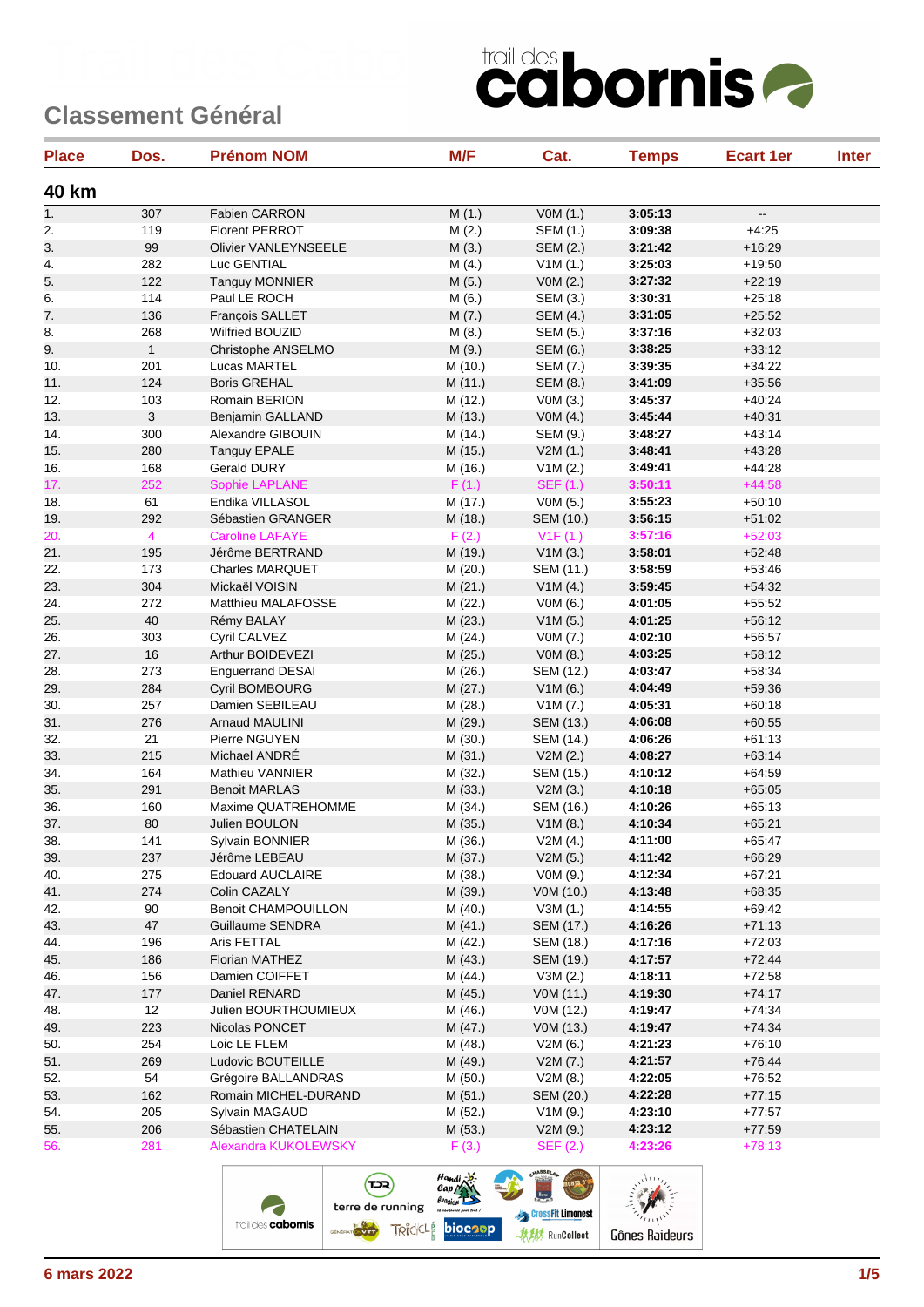#### **Classement Général**

| <b>Place</b> | Dos.      | <b>Prénom NOM</b>            | M/F                  | Cat.                 | <b>Temps</b>       | <b>Ecart 1er</b>       | <b>Inter</b> |
|--------------|-----------|------------------------------|----------------------|----------------------|--------------------|------------------------|--------------|
| 57.          | 198       | Damien PITIOT                | M(54.)               | V1M(10.)             | 4:23:54            | $+78.41$               |              |
| 58.          | 277       | Stéphane GIRARD              | M (55.)              | V2M (10.)            | 4:24:31            | $+79:18$               |              |
| 59.          | 165       | Alban GUILLEMOT              | M(56.)               | V1M(11.)             | 4:25:52            | $+80:39$               |              |
| 60.          | 174       | Jérémy JOURDAN-MARQUES       | M (57.)              | SEM (21.)            | 4:27:40            | $+82:27$               |              |
| 61.          | 232       | Maxime ALLAIN                | M (58.)              | V2M(11.)             | 4:27:56            | $+82:43$               |              |
| 62.          | 245       | William ROY                  | M (59.)              | SEM (22.)            | 4:27:56            | $+82:43$               |              |
| 63.          | 283       | Élodie GUÉGAN                | F(4.)                | SEF (3.)             | 4:28:18            | $+83:05$               |              |
| 64.          | 104       | Nabil BENDAFI                | M(60.)               | V0M (14.)            | 4:30:41            | $+85:28$               |              |
| 65.          | 117       | Arnaud LEGUENNEC             | M (61.)              | V1M(12.)             | 4:30:46            | $+85:33$               |              |
| 66.          | 299       | Lionel BLONDIN               | M (62.)              | V5M (1.)             | 4:30:59            | $+85:46$               |              |
| 67.          | 73        | Valentin DELRUE              | M(63.)               | SEM (23.)            | 4:31:17            | $+86:04$               |              |
| 68.          | 230       | Jonas HUGUES DIT CILES       | M (64.)              | SEM (24.)            | 4:31:59            | $+86:46$               |              |
| 69.          | 184       | Ludovic GINDRE               | M (65.)              | V2M (12.)            | 4:32:09            | $+86:56$               |              |
| 70.          | 253       | Nicolas MOREAU               | M (66.)              | SEM (25.)            | 4:32:21            | $+87:08$               |              |
| 71.          | 111       | Romain ROUSSEL               | M (67.)              | V0M (15.)            | 4:32:30            | $+87:17$               |              |
| 72.          | 222       | Patrice GUILLARD             | M (68.)              | SEM (26.)            | 4:34:56            | $+89:43$               |              |
| 73.          | 125       | Antoine BONHOMME             | M (69.)              | V1M(13.)             | 4:34:59            | $+89:46$               |              |
| 74.          | 267       | Fabien BOUSQUET              | M (70.)              | V1M(14.)             | 4:36:00            | $+90:47$               |              |
| 75.          | 218       | Sébastien GUEYTE             | M (71.)              | V1M(15.)             | 4:36:04            | $+90:51$               |              |
| 76.          | 298       | <b>Erika LOURSAC</b>         | F(5.)                | V1F(2.)              | 4:36:23            | $+91:10$               |              |
| 77.          | 55        | <b>Bertrand FARCK</b>        | M (72.)              | V3M(3.)              | 4:36:47            | $+91:34$               |              |
| 78.          | 241       | <b>Olivier PICHAT</b>        | M (73.)              | SEM (27.)            | 4:37:55            | $+92:42$               |              |
| 79.          | 145       | Nicolas GIRIN                | M (74.)              | V0M (16.)            | 4:38:26            | $+93:13$               |              |
| 80.          | 212       | Vincent CONGNARD             | M (75.)              | SEM (28.)            | 4:38:31            | $+93:18$               |              |
| 81.          | 260       | Arnaud GALEA                 | M (76.)              | SEM (29.)            | 4:38:38            | $+93:25$               |              |
| 82.          | 259       | Yann PENSEC                  | M (77.)              | V1M(16.)             | 4:38:58            | $+93:45$               |              |
| 83.          | 105       | Sylvain COULON               | M (78.)              | V0M (17.)            | 4:40:23            | $+95:10$               |              |
| 84.          | 234       | <b>Benoit BURILLE</b>        | M (79.)              | V1M(17.)             | 4:40:24            | $+95:11$               |              |
| 85.          | 137       | Charlie ACKER                | M (80.)              | SEM (30.)            | 4:40:46            | $+95:33$               |              |
| 86.          | 238       | Cédric ANDRÉ                 | M (81.)              | V1M (18.)            | 4:40:48            | $+95:35$               |              |
| 87.          | 240       | Stephane ATLAN               | M (82.)              | V2M (13.)            | 4:42:15            | $+97:02$               |              |
| 88.          | 265       | Julien DEVIDAL               | M (83.)              | V0M (18.)            | 4:42:30            | $+97:17$               |              |
| 89.          | 87        | Pierre NOUVIAN               | M (84.)              | V0M (19.)            | 4:42:37            | $+97:24$               |              |
| 90.          | 33        | Etienne CAMEL                | M (85.)              | V0M (20.)            | 4:43:36            | $+98:23$               |              |
| 91.          | 224       | Frédéric SULOT               | M (86.)              | V3M(4.)              | 4:44:36            | $+99:23$               |              |
| 92.          | 5         | <b>Clement LHOPITAL</b>      | M (87.)              | SEM (31.)            | 4:45:07            | $+99:54$               |              |
| 93.          | 144       | Thierry SPENLE               | M (88.)              | V0M (21.)            | 4:45:13            | $+100:00$              |              |
| 94.          | 39        | Nicolas ROZAND               | M (89.)              | V1M (19.)            | 4:45:43            | $+100:30$              |              |
| 95.          | 178       | Benoît BOULISSET             | M (90.)              | VOM (22.)            | 4:46:09            | $+100:56$              |              |
| 96.          | 182       | Pascal DARCHY                | M (91.)              | V0M (23.)            | 4:46:09            | $+100:56$              |              |
| 97.          | 163       | Sébastien RIOT               | M (92.)              | V1M(20.)             | 4:46:23            | $+101:10$              |              |
| 98.          | 161       | <b>Bruno LONGHI</b>          | M (93.)              | V1M (21.)            | 4:46:23            | $+101:10$              |              |
| 99.          | 176       | Romain MOUNETOU              | M (94.)              | V1M (22.)            | 4:47:04            | $+101:51$              |              |
| 100.         | 192       | Nicolas HERNANDO             | M (95.)              | VOM (24.)            | 4:47:04            | $+101:51$              |              |
| 101.         | 210       | Michael PIFFRET              | M (96.)              | V0M (25.)            | 4:47:17            | $+102:04$              |              |
| 102.         | 35        | Cédric TERRIER               | M (97.)              | V0M (26.)            | 4:47:25            | $+102:12$              |              |
| 103.         | 43        | Guillaume RAFLÉ              | M (98.)              | SEM (32.)            | 4:47:31            | $+102:18$              |              |
| 104.         | 242       | Guilhem SOUQUE               | M (99.)              | V2M(14.)             | 4:47:39            | $+102:26$              |              |
| 105.         | 203       | Laurent BROYER               | M (100.)             | V3M(5.)              | 4:47:42            | $+102:29$              |              |
| 106.         | 207       | Quentin FAUCRET              | M (101.)             | V1M (23.)            | 4:47:44            | $+102:31$              |              |
| 107.         | 244       | Stéphanie BUB                | F(6.)                | <b>SEF (4.)</b>      | 4:47:44            | $+102:31$              |              |
| 108.         | 157       | Yves BONORA                  | M (102.)             | V2M (15.)            | 4:48:24            | $+103:11$              |              |
| 109.         | 155       | <b>Claire MACAZAGA</b>       | F(7.)                | V3F(1.)              | 4:48:37            | $+103:24$              |              |
| 110.         | 247       | Pierre MICHEL                | M (103.)             | V3M (6.)             | 4:48:55            | $+103:42$              |              |
| 111.         | 96<br>213 | Donovan ROGER<br>Romain CUER | M (104.)             | SEM (33.)            | 4:49:07<br>4:49:11 | $+103:54$              |              |
| 112.<br>113. | 285       | Julien SAGUÉ                 | M (105.)             | SEM (34.)            | 4:49:26            | $+103:58$<br>$+104:13$ |              |
| 114.         | 50        | Hervé AUGOYARD               | M (106.)<br>M (107.) | V0M (27.)<br>V3M(7.) | 4:49:39            | $+104:26$              |              |
|              |           |                              |                      | CHASSELAL            |                    |                        |              |
|              |           | $\curvearrowright$           | $H$ andi $\sim$      |                      | $\omega_{\alpha}$  |                        |              |

 $éva<sub>sion</sub>$ 

**CrossFit Limonest** 

**東赫** RunCollect

Gônes Raideurs

terre de running



R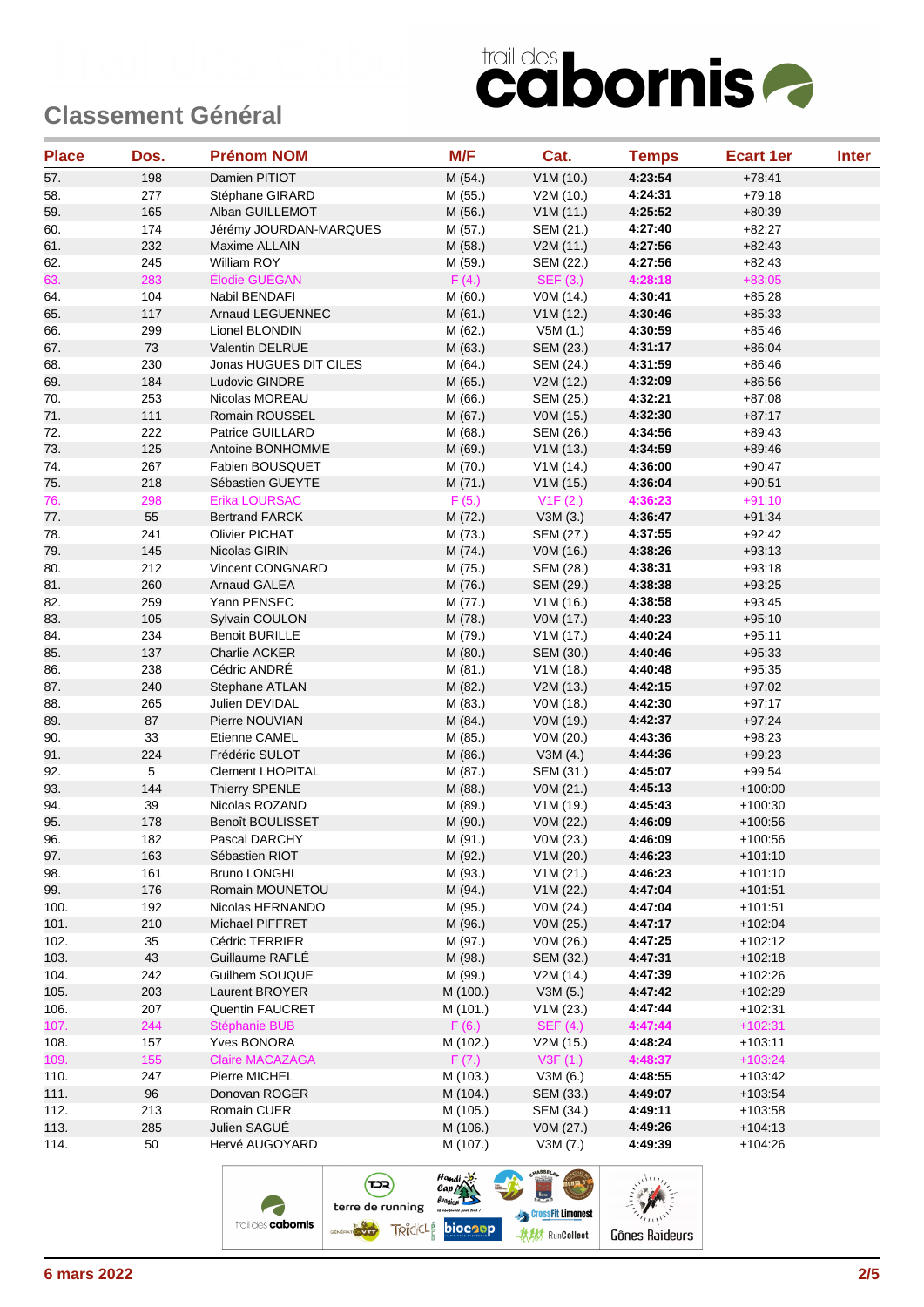| <b>Place</b> | Dos.           | <b>Prénom NOM</b>          | M/F      | Cat.      | <b>Temps</b> | <b>Ecart 1er</b> | <b>Inter</b> |
|--------------|----------------|----------------------------|----------|-----------|--------------|------------------|--------------|
| 115.         | 149            | Guillaume RIOTTE           | M (108.) | V1M (24.) | 4:49:50      | $+104.37$        |              |
| 116.         | 20             | Gaël HEULIN                | M (109.) | VOM (28.) | 4:49:54      | $+104:41$        |              |
| 117.         | 239            | Arnaud SOULE               | M (110.) | V0M (29.) | 4:50:31      | $+105:18$        |              |
| 118.         | 249            | Stéphane JUNG              | M (111.) | V3M(8.)   | 4:50:57      | $+105:44$        |              |
| 119.         | 189            | Quentin HECIAK             | M (112.) | SEM (35.) | 4:51:21      | $+106:08$        |              |
| 120.         | 110            | Guillaume MOLIERE          | M (113.) | V0M (30.) | 4:51:49      | +106:36          |              |
| 121.         | 217            | Laurent ESTEOULE-BADO      | M (114.) | V3M (9.)  | 4:52:01      | $+106.48$        |              |
| 122.         | 85             | Michaël JACONELLI          | M (115.) | V1M (25.) | 4:52:07      | $+106:54$        |              |
| 123.         | 270            | David BICHON               | M (116.) | V0M (31.) | 4:52:32      | $+107:19$        |              |
| 124.         | 167            | <b>Laurent PRE</b>         | M (117.) | V2M (16.) | 4:52:36      | $+107:23$        |              |
| 125.         | 109            | Johann MONROLIN            | M (118.) | V2M (17.) | 4:52:39      | $+107:26$        |              |
| 126.         | 62             | Michael VIROLAN            | M (119.) | V1M(26.)  | 4:52:47      | $+107:34$        |              |
| 127.         | 220            | Benjamin FRONT             | M (120.) | V0M (32.) | 4:53:51      | $+108:38$        |              |
| 128.         | 23             | <b>Thierry CRUSSY</b>      | M (121.) | V4M(1.)   | 4:53:52      | $+108:39$        |              |
| 129.         | 226            | Noël BOURRAT               | M (122.) | SEM (36.) | 4:53:57      | $+108:44$        |              |
| 130.         | 19             | Xavier RENAULT             | M (123.) | V2M (18.) | 4:54:54      | $+109:41$        |              |
| 131.         | 27             | Samuel PLASSAIS            | M (124.) | V1M (27.) | 4:55:49      | $+110:36$        |              |
| 132.         | 271            | Laurent JOLY               | M (125.) | SEM (37.) | 4:57:01      | $+111:48$        |              |
| 133.         | 70             | Fabien JUILLARD            | M (126.) | V0M (33.) | 4:57:06      | $+111:53$        |              |
| 134.         | 48             | Jean-Christophe PEYTAVIN   | M (127.) | V3M (10.) | 4:57:17      | $+112:04$        |              |
| 135.         | 233            | Jean-Christophe CORMORECHE | M (128.) | V1M (28.) | 4:57:19      | $+112:06$        |              |
| 136.         | 229            | Nicolas ROY                | M (129.) | V0M (34.) | 4:57:20      | $+112:07$        |              |
| 137.         | 200            | <b>Fabien CARBONNEL</b>    | M (130.) | V0M (35.) | 4:57:35      | $+112:22$        |              |
| 138.         | 199            | Aurélien MYARD             | M (131.) | V1M (29.) | 4:58:03      | $+112:50$        |              |
| 139.         | 209            | Guillaume THOMAS           | M (132.) | V1M(30.)  | 4:58:03      | $+112:50$        |              |
| 140.         | 92             | <b>Cédric FRUCHART</b>     | F(8.)    | V1F(3.)   | 4:58:18      | $+113:05$        |              |
| 141.         | 153            | <b>Brian BLANCHARD</b>     | M (133.) | V0M (36.) | 4:58:32      | $+113:19$        |              |
| 142.         | 29             | Pierre-Marie BRIZOU        | M (134.) | V1M(31.)  | 4:58:32      | $+113:19$        |              |
| 143.         | 251            | <b>Aurore MICHAUD</b>      | F(9.)    | SEF (5.)  | 4:58:51      | $+113:38$        |              |
| 144.         | 91             | <b>Arnaud GARDETTE</b>     | M (135.) | V0M (37.) | 5:00:08      | $+114.55$        |              |
| 145.         | 88             | Guillaume PEYRAT           | M (136.) | V0M (38.) | 5:00:09      | $+114:56$        |              |
| 146.         | 94             | <b>Baptiste DEGLETAGNE</b> | M (137.) | V0M (39.) | 5:00:55      | $+115:42$        |              |
| 147.         | 221            | Matthias CASTAING          | M (138.) | SEM (38.) | 5:01:50      | $+116:37$        |              |
| 148.         | 59             | Sébastien MULOT            | M (139.) | V2M (19.) | 5:01:51      | $+116:38$        |              |
| 149.         | 140            | <b>Didier BAER</b>         | M (140.) | V4M(2.)   | 5:02:30      | $+117:17$        |              |
| 150.         | 191            | Bryan IBAO                 | M(141.)  | SEM (39.) | 5:02:31      | $+117:18$        |              |
| 151.         | $\overline{7}$ | <b>Caroline PROUST</b>     | F(10.)   | V1F(4.)   | 5:02:47      | $+117:34$        |              |
| 152.         | 65             | <b>Olivier MICHAUD</b>     | M (142.) | V3M (11.) | 5:02:48      | $+117:35$        |              |
| 153.         | 227            | Cedric POULARD             | M (143.) | V2M (20.) | 5:03:54      | $+118:41$        |              |
| 154.         | 14             | Richard LARGET             | M (144.) | SEM (40.) | 5:04:46      | $+119:33$        |              |
| 155.         | 293            | Mathias LEDUC              | M (145.) | V1M (32.) | 5:06:34      | $+121:21$        |              |
| 156.         | 34             | Florian GLEDEL             | M (146.) | SEM (41.) | 5:06:40      | $+121:27$        |              |
| 157.         | 258            | <b>Vincent GARDEL</b>      | M (147.) | VOM (40.) | 5:06:59      | $+121:46$        |              |
| 158.         | 126            | Johann PELOSSE             | M (148.) | V0M (41.) | 5:06:59      | $+121:46$        |              |
| 159.         | 308            | <b>Marion ROUVET</b>       | F(11.)   | V1F(5.)   | 5:06:59      | $+121:46$        |              |
| 160.         | 95             | Victor ANNAT               | M (149.) | V0M (42.) | 5:08:13      | $+123:00$        |              |
| 161.         | 181            | Jean-Paul MARTIN           | M (150.) | V4M(3.)   | 5:08:15      | $+123:02$        |              |
| 162.         | 139            | Cyril SUZAT                | M (151.) | V0M (43.) | 5:09:26      | $+124:13$        |              |
| 163.         | 36             | Sylvain MANERO             | M (152.) | V2M(21.)  | 5:09:40      | $+124:27$        |              |
| 164.         | 219            | Jean-Baptiste MORAND       | M (153.) | SEM (42.) | 5:09:50      | $+124:37$        |              |
| 165.         | 60             | Pierre-Antoine MOREL       | M (154.) | V1M(33.)  | 5:10:04      | $+124:51$        |              |
| 166.         | 101            | Loic GRANDJER              | M (155.) | V3M (12.) | 5:10:07      | $+124:54$        |              |
| 167.         | 179            | Lionel PORTAY              | M (156.) | V1M (34.) | 5:10:31      | $+125:18$        |              |
| 168.         | 290            | Grégory DE FLAUGERGUES     | M (157.) | V1M (35.) | 5:10:34      | $+125:21$        |              |
| 169.         | 264            | Dominique GUERET           | M (158.) | V2M (22.) | 5:11:06      | $+125:53$        |              |
| 170.         | 208            | Jonathan MAGNIN            | M (159.) | V0M (44.) | 5:11:09      | $+125:56$        |              |
| 171.         | 152            | Yoann LAVIGNE              | M (160.) | V0M (45.) | 5:11:12      | $+125:59$        |              |
| 172.         | 45             | Marc BARBIER               | M (161.) | V1M(36.)  | 5:11:53      | $+126:40$        |              |
|              |                |                            |          |           |              |                  |              |

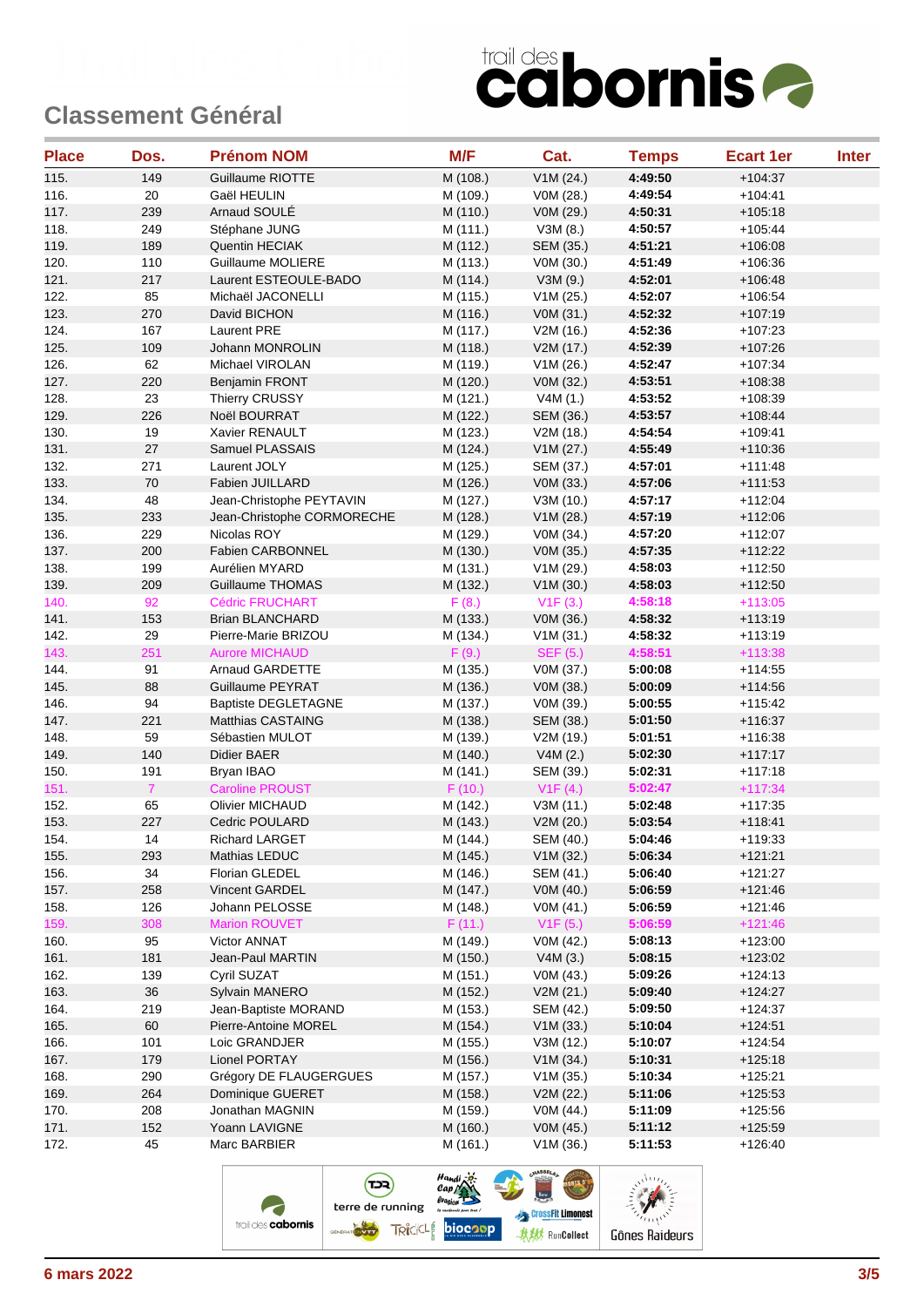| <b>Place</b> | Dos. | <b>Prénom NOM</b>              | M/F      | Cat.        | <b>Temps</b> | <b>Ecart 1er</b> | <b>Inter</b> |
|--------------|------|--------------------------------|----------|-------------|--------------|------------------|--------------|
| 173.         | 305  | Nicolas MAUBLANC               | M (162.) | V1M (37.)   | 5:11:55      | $+126:42$        |              |
| 174.         | 81   | Herve VERICEL                  | M (163.) | V3M (13.)   | 5:12:03      | $+126:50$        |              |
| 175.         | 278  | Thomas SIMONNET                | M (164.) | V2M (23.)   | 5:13:10      | $+127:57$        |              |
| 176.         | 225  | David LEVENT                   | M (165.) | V4M (4.)    | 5:13:23      | $+128:10$        |              |
| 177.         | 180  | <b>Florian MULLER</b>          | M (166.) | V0M (46.)   | 5:14:56      | $+129:43$        |              |
| 178.         | 129  | Rémi CORDONNIER                | M (167.) | V2M (24.)   | 5:15:33      | $+130:20$        |              |
| 179.         | 256  | Damien DUCROUX                 | M (168.) | V3M (14.)   | 5:15:36      | $+130:23$        |              |
| 180.         | 243  | Loïc EYBERT-PRUDHOMME          | M (169.) | VOM (47.)   | 5:16:04      | $+130:51$        |              |
| 181.         | 190  | Xavier LOMBARD                 | M (170.) | V1M (38.)   | 5:17:35      | $+132:22$        |              |
| 182.         | 84   | Alexandre BOUILLARD            | M (171.) | V0M (48.)   | 5:17:44      | $+132:31$        |              |
| 183.         | 151  | Guillaume CHARRIER             | M (172.) | V4M(5.)     | 5:18:00      | $+132:47$        |              |
| 184.         | 118  | Steve PINELLI                  | M (173.) | V0M (49.)   | 5:18:22      | $+133:09$        |              |
| 185.         | 38   | <b>Christophe ASTIER</b>       | M (174.) | V2M (25.)   | 5:18:48      | $+133:35$        |              |
| 186.         | 51   | Julien VERNAY                  | M (175.) | V1M (39.)   | 5:18:49      | +133:36          |              |
| 187.         | 188  | Benoît HARMEL                  | M (176.) | V1M(40.)    | 5:19:29      | $+134:16$        |              |
| 188.         | 113  | Grégoire CASTELLAZZI           | M (177.) | SEM (43.)   | 5:19:44      | $+134:31$        |              |
| 189.         | 112  | Nicolas ADELHANOFF             | M (178.) | V0M (50.)   | 5:19:45      | $+134:32$        |              |
| 190.         | 108  | Nicolas CHAIX                  | M (179.) | V1M(41.)    | 5:19:49      | $+134:36$        |              |
| 191.         | 138  | <b>Florian BERTHIER</b>        | M (180.) | V0M (51.)   | 5:19:58      | $+134:45$        |              |
| 192.         | 204  | <b>Bruno PASINATO</b>          | M (181.) | V6M (1.)    | 5:20:32      | $+135:19$        |              |
| 193.         | 28   | Antoine VÉRON                  | M (182.) | V1M (42.)   | 5:20:47      | $+135:34$        |              |
| 194.         | 185  | Céline BOUSSAT                 | F(12.)   | V1F(6.)     | 5:20:53      | $+135:40$        |              |
| 195.         | 154  | <b>Alloïc FAURE</b>            | M (183.) | V2M(26.)    | 5:21:03      | $+135:50$        |              |
| 196.         | 142  | <b>Audrey BUDILLON</b>         | F(13.)   | V2F(1.)     | 5:21:34      | $+136:21$        |              |
| 197.         | 68   | <b>Ghyslaine BALSA JOLIVET</b> | F(14.)   | V5F(1.)     | 5:22:08      | $+136:55$        |              |
| 198.         | 120  | Gary SUBLET                    | M (184.) | SEM (44.)   | 5:22:27      | $+137:14$        |              |
| 199.         | 146  | Jerome CHAPUIS                 | M (185.) | V2M (27.)   | 5:22:58      | $+137:45$        |              |
| 200.         | 86   | Didier EYL                     | M (186.) | V4M (6.)    | 5:23:29      | $+138:16$        |              |
| 201.         | 131  | <b>Vincent BAYLE</b>           | M (187.) | V1M(43.)    | 5:23:31      | $+138:18$        |              |
| 202.         | 132  | Pascal RICHARD                 | M (188.) | V3M (15.)   | 5:23:35      | $+138:22$        |              |
| 203.         | 288  | Christophe SOUVETON            | M (189.) | V2M (28.)   | 5:23:37      | $+138.24$        |              |
| 204.         | 78   | Germain CHAVATTE               | M (190.) | SEM (45.)   | 5:24:10      | +138:57          |              |
| 205.         | 301  | Samuel GASPAR                  | M (191.) | V1M (44.)   | 5:24:43      | +139:30          |              |
| 206.         | 57   | Laurent JOUGLAR                | M (192.) | V3M (16.)   | 5:24:54      | $+139:41$        |              |
| 207.         | 166  | <b>Helder FONSECA</b>          | M (193.) | V0M (52.)   | 5:25:41      | $+140:28$        |              |
| 208.         | 22   | <b>Anne SALMON</b>             | F(15.)   | V3F(2.)     | 5:26:03      | $+140:50$        |              |
| 209.         | 64   | David KROMMENACKER             | M (194.) | V2M (29.)   | 5:27:28      | $+142:15$        |              |
| 210.         | 255  | Frederic KOCH                  | M (195.) | V2M (30.)   | 5:27:40      | $+142:27$        |              |
| 211.         | 72   | David DOUILLET                 | M (196.) | V2M(31.)    | 5:28:28      | $+143:15$        |              |
| 212.         | 302  | Olivier BUCHIN                 | M (197.) | V3M (17.)   | 5:28:42      | $+143:29$        |              |
| 213.         | 175  | <b>Charlotte ROSIER</b>        | F(16.)   | VOF(1.)     | 5:31:14      | $+146:01$        |              |
| 214.         | 158  | Marco TOMAZ GOUVEIA            | M (198.) | $V1M$ (45.) | 5:33:01      | $+147:48$        |              |
| 215.         | 187  | Salvatore D'ANDREA             | M (199.) | V3M (18.)   | 5:33:14      | $+148:01$        |              |
| 216.         | 150  | Sebastien DEVILLE              | M (200.) | V2M (32.)   | 5:33:14      | $+148:01$        |              |
| 217.         | 170  | <b>Arnould CASATI</b>          | M (201.) | V1M(46.)    | 5:33:58      | $+148.45$        |              |
| 218.         | 202  | <b>Olivier PLANCHAIS</b>       | M (202.) | V1M (47.)   | 5:34:20      | $+149:07$        |              |
| 219.         | 250  | David MAGNE                    | M (203.) | V2M (33.)   | 5:34:21      | $+149:08$        |              |
| 220.         | 77   | Adrien PICHOT                  | M (204.) | V0M (53.)   | 5:35:08      | +149:55          |              |
| 221.         | 130  | Vincent GUILBERT               | M (205.) | V4M(7.)     | 5:35:58      | $+150:45$        |              |
| 222.         | 74   | David BRUNON                   | M (206.) | V2M (34.)   | 5:36:02      | $+150:49$        |              |
| 223.         | 286  | Maud LEPERCQ                   | F(17.)   | V2F(2.)     | 5:36:03      | $+150:50$        |              |
| 224.         | 266  | Laurent IRIBARNE               | M (207.) | V1M(48.)    | 5:36:25      | $+151:12$        |              |
| 225.         | 287  | <b>Capucine DARNAUGUILHEM</b>  | F(18.)   | V1F(7.)     | 5:36:33      | $+151:20$        |              |
| 226.         | 128  | <b>Cyril VICENTE</b>           | M (208.) | V3M (19.)   | 5:36:54      | $+151:41$        |              |
| 227.         | 83   | Franck NOUTS                   | M (209.) | V4M(8.)     | 5:38:11      | $+152:58$        |              |
| 228.         | 262  | Jean-Baptiste BERNE            | M (210.) | SEM (46.)   | 5:39:49      | $+154:36$        |              |
| 229.         | 261  | Jérémy BERNE                   | M (211.) | SEM (47.)   | 5:39:50      | $+154:37$        |              |
| 230.         | 297  | Stephane DESSEIGNE             | M (212.) | V2M (35.)   | 5:40:38      | $+155:25$        |              |